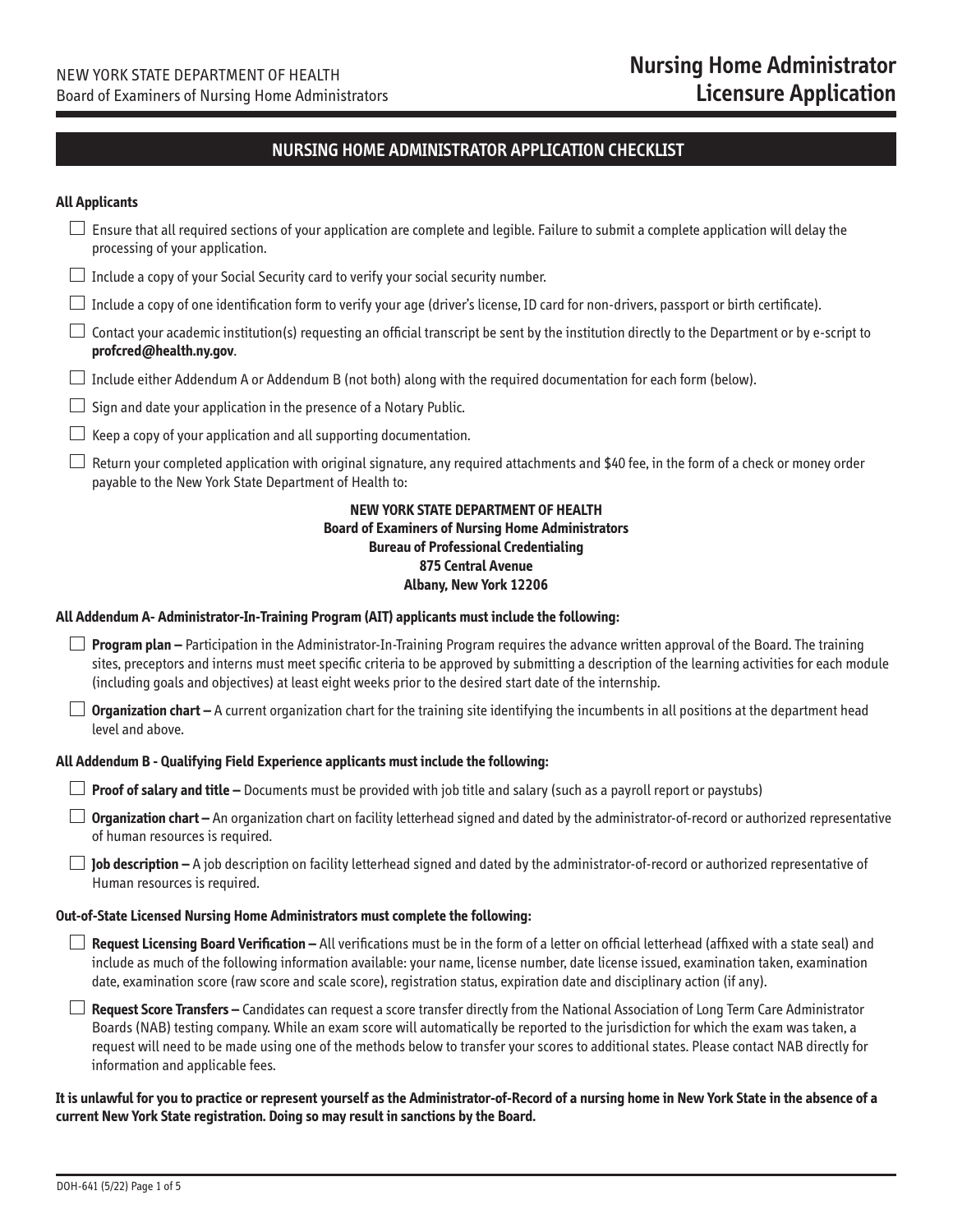### NEW YORK STATE DEPARTMENT OF HEALTH Board of Examiners of Nursing Home Administrators

## **Nursing Home Administrator Licensure Application**

| <b>PERSONAL INFORMATION</b>                                                                                                              |                               |                     |                 |                        |                                                                              |  |
|------------------------------------------------------------------------------------------------------------------------------------------|-------------------------------|---------------------|-----------------|------------------------|------------------------------------------------------------------------------|--|
| Last Name<br><b>First Name</b>                                                                                                           |                               | Middle Initial      |                 |                        | <b>Office Use Only</b>                                                       |  |
| List all Previous Last Names                                                                                                             |                               |                     | Cashline:       |                        |                                                                              |  |
|                                                                                                                                          |                               |                     |                 | Expiration Date:       |                                                                              |  |
| <b>Home Street Address</b>                                                                                                               |                               | Apt.#               |                 |                        |                                                                              |  |
| City/Town/Village                                                                                                                        | State                         | Zip Code            |                 |                        | $\frac{1}{\sqrt{1-\frac{1}{2}}}\left( \frac{1}{\sqrt{1-\frac{1}{2}}}\right)$ |  |
| Social Security Number (attach a copy of your Social Security card)                                                                      | Date of Birth                 |                     |                 | Other                  |                                                                              |  |
|                                                                                                                                          |                               |                     |                 | Comment(s)             |                                                                              |  |
| $\Box$ x<br>Male $\Box$ Female<br>Gender (Optional):                                                                                     | <b>County of Residence</b>    |                     |                 |                        |                                                                              |  |
| E-mail Address (Preferred):                                                                                                              | Phone (Home):                 |                     |                 |                        |                                                                              |  |
|                                                                                                                                          | Phone (Work):                 |                     |                 |                        |                                                                              |  |
| E-mail Address (Secondary):                                                                                                              | Phone (Cell):                 |                     |                 |                        |                                                                              |  |
|                                                                                                                                          |                               |                     |                 |                        | Reviewer: _______________                                                    |  |
|                                                                                                                                          | <b>EDUCATION INFORMATION</b>  |                     |                 |                        |                                                                              |  |
| Check all that apply (for demographic purposes only).                                                                                    |                               |                     |                 |                        |                                                                              |  |
| Associate's Degree<br>GED/High School Diploma                                                                                            | $\perp$ Bachelor's Degree     |                     | Master's Degree |                        | <b>Doctoral Degree</b>                                                       |  |
|                                                                                                                                          | PROFESSIONAL INFORMATION      |                     |                 |                        |                                                                              |  |
| List all professional licenses and/or certificates you currently hold or have held in the past (attach additional sheets, as necessary). |                               |                     |                 |                        |                                                                              |  |
| License/Certificate                                                                                                                      | License/Certificate #         |                     | Date Issued     |                        | State or Jurisdiction                                                        |  |
| License/Certificate                                                                                                                      | License/Certificate #         |                     | Date Issued     |                        | State or Jurisdiction                                                        |  |
| License/Certificate                                                                                                                      | License/Certificate #         |                     | Date Issued     |                        | State or Jurisdiction                                                        |  |
|                                                                                                                                          | <b>EMPLOYMENT INFORMATION</b> |                     |                 |                        |                                                                              |  |
| Enter your employment information.                                                                                                       |                               |                     |                 |                        |                                                                              |  |
| <b>Current Position</b>                                                                                                                  |                               |                     |                 | <b>Former Position</b> |                                                                              |  |
| Current Job Title                                                                                                                        |                               | Former Job Title    |                 |                        |                                                                              |  |
|                                                                                                                                          |                               |                     |                 |                        |                                                                              |  |
| Employer                                                                                                                                 |                               |                     | Employer        |                        |                                                                              |  |
| Address                                                                                                                                  |                               | Address             |                 |                        |                                                                              |  |
|                                                                                                                                          |                               |                     |                 |                        |                                                                              |  |
| Dates of Employment                                                                                                                      |                               | Dates of Employment |                 |                        |                                                                              |  |
| Supervisor                                                                                                                               |                               | Supervisor          |                 |                        |                                                                              |  |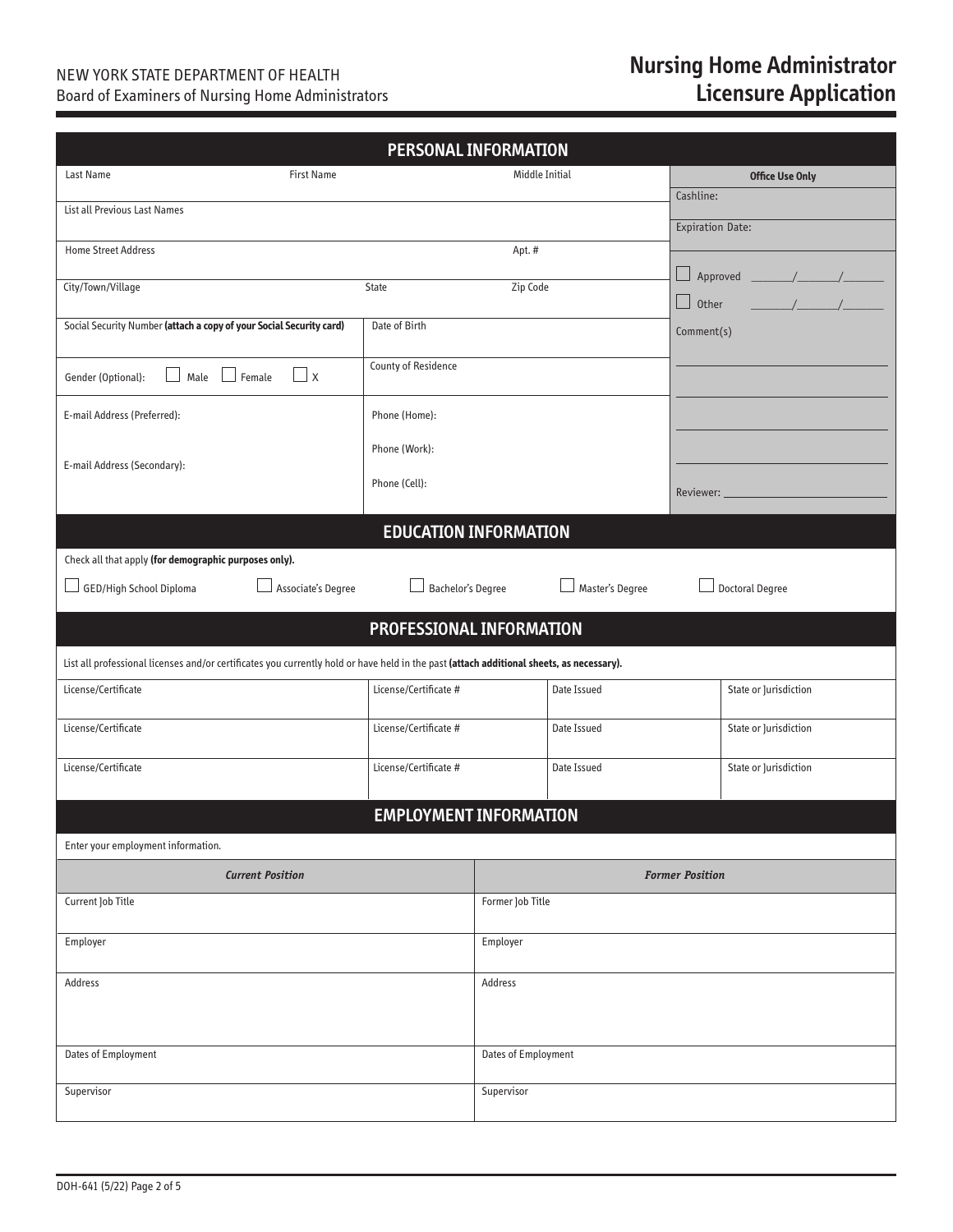| <b>QUALIFICATION SUMMARY</b>                                                                                                                                                                                                                                                                                                                       |                                                                                                                                                                                                                                                                                                                            |                                              |  |  |  |
|----------------------------------------------------------------------------------------------------------------------------------------------------------------------------------------------------------------------------------------------------------------------------------------------------------------------------------------------------|----------------------------------------------------------------------------------------------------------------------------------------------------------------------------------------------------------------------------------------------------------------------------------------------------------------------------|----------------------------------------------|--|--|--|
| <b>QUALIFICATION 1 (AGE)</b>                                                                                                                                                                                                                                                                                                                       |                                                                                                                                                                                                                                                                                                                            |                                              |  |  |  |
| Age: .                                                                                                                                                                                                                                                                                                                                             | $\triangleright \triangleright \triangleright \triangleright$ Driver license, ID card for non-drivers, passport or birth certificate must be submitted (attach only one).                                                                                                                                                  |                                              |  |  |  |
|                                                                                                                                                                                                                                                                                                                                                    | <b>QUALIFICATION 2 (CHARACTER AND SUITABILITY)</b>                                                                                                                                                                                                                                                                         |                                              |  |  |  |
| Have you ever been convicted of a crime (felony or misdemeanor) in any state or country?                                                                                                                                                                                                                                                           | <b>Contract</b><br>Yes<br>$\overline{\phantom{a}}$ No                                                                                                                                                                                                                                                                      |                                              |  |  |  |
| Have you ever been charged with a crime (felony or misdemeanor) in any state or country, the disposition of which was other than acquittal<br>or dismissal?                                                                                                                                                                                        | Yes<br><b>No</b>                                                                                                                                                                                                                                                                                                           |                                              |  |  |  |
| Have you ever surrendered your license/certificate or been found guilty of professional misconduct, unprofessional or unethical conduct,<br>incompetence or negligence in any state or country?                                                                                                                                                    | No<br>Yes                                                                                                                                                                                                                                                                                                                  |                                              |  |  |  |
| state or country?                                                                                                                                                                                                                                                                                                                                  | Are charges pending against you for professional misconduct, unprofessional or unethical conduct, incompetence or negligence in any                                                                                                                                                                                        | $\sim$<br>Yes<br>No                          |  |  |  |
|                                                                                                                                                                                                                                                                                                                                                    | Has any hospital, nursing home or licensed facility restricted or terminated your professional training, employment or privileges, or have you ever<br>voluntarily resigned or withdrawn from such association to avoid imposition of such measures?                                                                       | Yes<br>No                                    |  |  |  |
| practice as a nursing home administrator in a competent and professional manner?                                                                                                                                                                                                                                                                   | Do you currently have a mental, physical or emotional health condition which impairs or limits or, if untreated, could impair or limit your ability to                                                                                                                                                                     | Yes<br>No                                    |  |  |  |
| or unethical conduct, incompetence or negligence in any state or country?                                                                                                                                                                                                                                                                          | Have you ever entered into a stipulation of settlement or similar agreement to settle a charge relating to professional misconduct, unprofessional                                                                                                                                                                         | Yes<br>No                                    |  |  |  |
|                                                                                                                                                                                                                                                                                                                                                    | $\triangleright\triangleright$ If you answered "Yes" to any of the above questions, a letter providing a complete explanation of the issue(s) must be submitted.<br>Include copies of any court records, including a Certificate of Disposition, Certificate of Relief from Disabilities or Certificate of Good Conduct. < |                                              |  |  |  |
|                                                                                                                                                                                                                                                                                                                                                    | <b>QUALIFICATION 3 (EDUCATION)</b>                                                                                                                                                                                                                                                                                         |                                              |  |  |  |
|                                                                                                                                                                                                                                                                                                                                                    | Academic Institution/Degree (with Major)                                                                                                                                                                                                                                                                                   | <b>Date Degree Conferred</b><br>(Month/Year) |  |  |  |
| Bachelor's Degree (Minimum)                                                                                                                                                                                                                                                                                                                        |                                                                                                                                                                                                                                                                                                                            |                                              |  |  |  |
| <b>Required Course Work</b><br>$\blacktriangleright$ Courses will be considered for 10 years from the date of successful completion, with the exception of Nursing Home Administration,<br>which will be considered for five years from the date of successful completion. $\blacktriangleleft$                                                    |                                                                                                                                                                                                                                                                                                                            |                                              |  |  |  |
| Check if you are claiming two or more years of service as the full-time Administrator-of-Record of an out-of-state nursing facility within the last five years as a substitution for the<br>⊔<br>required course work and proceed to Qualification 4 (Addendum B must be submitted). (Also applies to Qualification 5 <i>[enter separately]</i> ). |                                                                                                                                                                                                                                                                                                                            |                                              |  |  |  |
| Course                                                                                                                                                                                                                                                                                                                                             | Academic Institution/Course Name and Number                                                                                                                                                                                                                                                                                | <b>Date Completed</b>                        |  |  |  |
| <b>Nursing Home Administration</b><br>(300 level for equivalent) or higher)                                                                                                                                                                                                                                                                        |                                                                                                                                                                                                                                                                                                                            |                                              |  |  |  |
| (Enter separately for Qualification 5)                                                                                                                                                                                                                                                                                                             |                                                                                                                                                                                                                                                                                                                            |                                              |  |  |  |
| <b>Health Care Financial Management</b><br>(300 level for equivalent) or higher)                                                                                                                                                                                                                                                                   |                                                                                                                                                                                                                                                                                                                            |                                              |  |  |  |
| Legal Issues in Health Care                                                                                                                                                                                                                                                                                                                        |                                                                                                                                                                                                                                                                                                                            |                                              |  |  |  |
| (300 level [or equivalent] or higher)                                                                                                                                                                                                                                                                                                              |                                                                                                                                                                                                                                                                                                                            |                                              |  |  |  |
| Gerontology<br>(Introductory level or higher)                                                                                                                                                                                                                                                                                                      |                                                                                                                                                                                                                                                                                                                            |                                              |  |  |  |
|                                                                                                                                                                                                                                                                                                                                                    |                                                                                                                                                                                                                                                                                                                            |                                              |  |  |  |
| Personnel Management<br>(Introductory level or higher)                                                                                                                                                                                                                                                                                             |                                                                                                                                                                                                                                                                                                                            |                                              |  |  |  |
| $\triangleright$ $\triangleright$ Degree(s) and course work being claimed to satisfy Qualification 3 must be supported by an official transcript sent by the academic institution. $\blacktriangleleft$                                                                                                                                            |                                                                                                                                                                                                                                                                                                                            |                                              |  |  |  |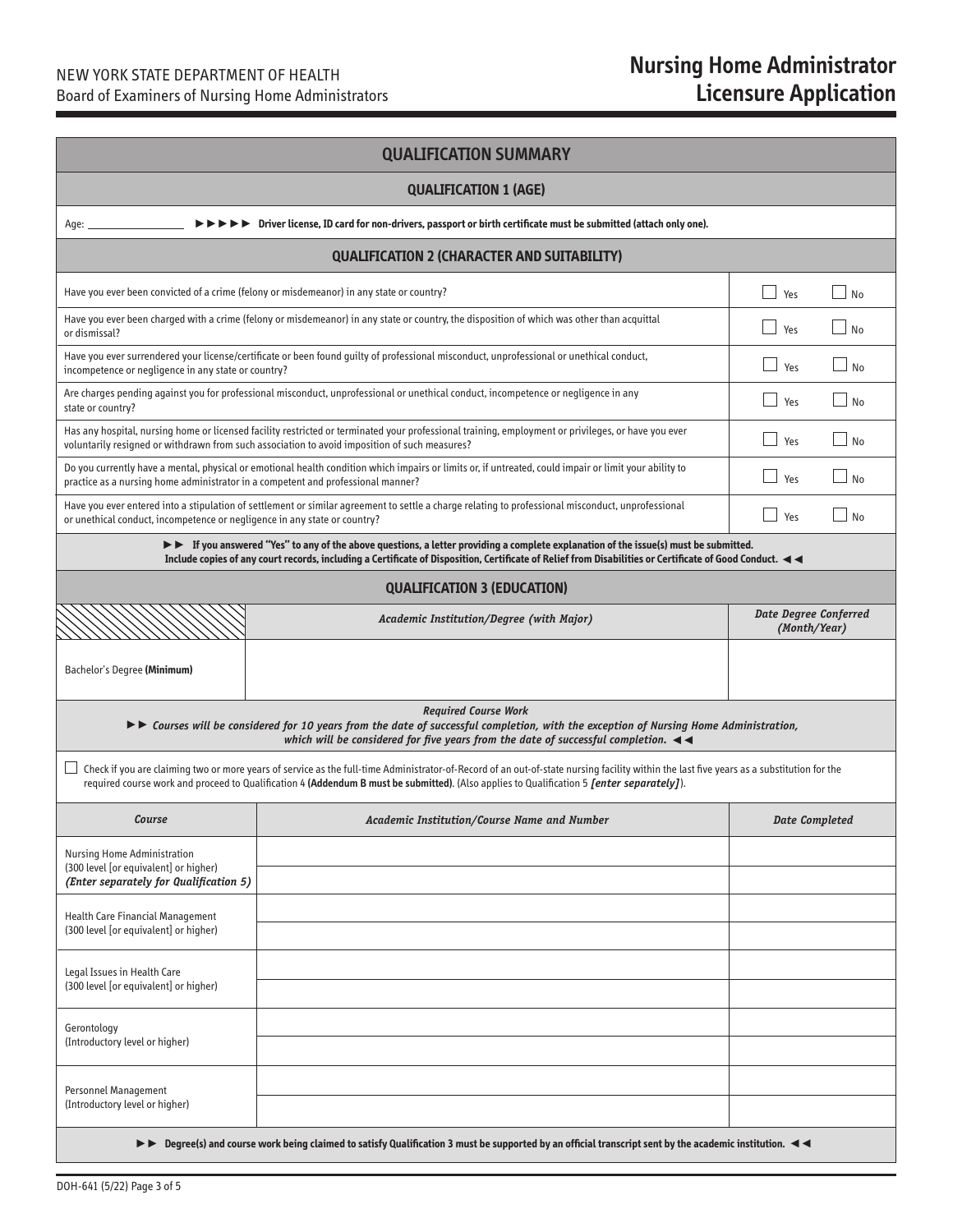## NEW YORK STATE DEPARTMENT OF HEALTH

Board of Examiners of Nursing Home Administrators

# **Nursing Home Administrator Licensure Application**

### **QUALIFICATION 4 (FIELD EXPERIENCE)**

| Only one substitution or reduction may be claimed.                                                                                                                                                                                                                                                                                                                                                                                                                                                                   | Check the field experience and any substitution or reduction you are claiming. You must complete either an internship or qualifying field experience, not both.      |    |                                                                                  |                                                                                         |  |  |
|----------------------------------------------------------------------------------------------------------------------------------------------------------------------------------------------------------------------------------------------------------------------------------------------------------------------------------------------------------------------------------------------------------------------------------------------------------------------------------------------------------------------|----------------------------------------------------------------------------------------------------------------------------------------------------------------------|----|----------------------------------------------------------------------------------|-----------------------------------------------------------------------------------------|--|--|
| (Addendum A must be submitted).                                                                                                                                                                                                                                                                                                                                                                                                                                                                                      | Administrator-In-Training Program (Internship) (Minimum 12 months)                                                                                                   |    | Qualifying Field Experience (Minimum 2 years)<br>(Addendum B must be submitted). |                                                                                         |  |  |
| Substitution or reduction:                                                                                                                                                                                                                                                                                                                                                                                                                                                                                           |                                                                                                                                                                      |    | Substitution or reduction:                                                       |                                                                                         |  |  |
| a qualifying health care facility (Internship Credit: 6 months).                                                                                                                                                                                                                                                                                                                                                                                                                                                     | Three or more years of full-time service as a Director of Nursing Services at                                                                                        |    | qualifying health care facility (Field Experience Credit: 12 months).            | Three or more years of full-time service as a Director of Nursing Services at a         |  |  |
|                                                                                                                                                                                                                                                                                                                                                                                                                                                                                                                      | Two or more years of service as the full-time Administrator-of-Record of an<br>out-of-state nursing facility within the last five years (Full Satisfaction).         |    | out-of-state nursing facility within the last five years (Full Satisfaction).    | Two or more years of service as the full-time Administrator-of-Record of an             |  |  |
| institution degree requirement (Full Satisfaction).                                                                                                                                                                                                                                                                                                                                                                                                                                                                  | Internship at a nursing facility completed as part of an accredited educational                                                                                      | 0R | (Field Experience Credit: 12 months)                                             | Master's Degree and completion of the five courses required to satisfy Qualification 3. |  |  |
|                                                                                                                                                                                                                                                                                                                                                                                                                                                                                                                      | Internship at a nursing facility completed as part of the nursing home administrator<br>licensure requirements of another state licensure board (Full Satisfaction). |    |                                                                                  |                                                                                         |  |  |
| (Internship Credit: 6 months)                                                                                                                                                                                                                                                                                                                                                                                                                                                                                        | Master's Degree and completion of the five courses required to satisfy Qualification 3.                                                                              |    |                                                                                  |                                                                                         |  |  |
| > Field experience being claimed to satisfy Qualification 4 must be supported by the applicable field experience documentation (Addendum A or B). <<br>You must arrange to have the Administrator-of-Record or Authorized Representative of Human Resources at each facility<br>from which you are claiming qualifying field experience complete and submit Addendum B.<br>Master's Degree reduction must be supported by an official transcript sent by the academic institution and certificate (if applicable). < |                                                                                                                                                                      |    |                                                                                  |                                                                                         |  |  |
|                                                                                                                                                                                                                                                                                                                                                                                                                                                                                                                      | Enter name(s) of provider(s) from which field experience is being claimed and documentation will be submitted (attach additional sheets, as necessary).              |    |                                                                                  |                                                                                         |  |  |
| Job Title                                                                                                                                                                                                                                                                                                                                                                                                                                                                                                            | Dates of Employment                                                                                                                                                  |    |                                                                                  |                                                                                         |  |  |
| Employer<br>Check if Addendum B has been requested from the facility<br><b>Total Service Claimed:</b>                                                                                                                                                                                                                                                                                                                                                                                                                |                                                                                                                                                                      |    |                                                                                  |                                                                                         |  |  |
| Job Title                                                                                                                                                                                                                                                                                                                                                                                                                                                                                                            | Dates of Employment                                                                                                                                                  |    |                                                                                  |                                                                                         |  |  |
| Employer<br>Check if Addendum B has been requested from the facility<br><b>Total Service Claimed:</b>                                                                                                                                                                                                                                                                                                                                                                                                                |                                                                                                                                                                      |    |                                                                                  |                                                                                         |  |  |
| lob Title                                                                                                                                                                                                                                                                                                                                                                                                                                                                                                            |                                                                                                                                                                      |    | Dates of Employment                                                              |                                                                                         |  |  |
| Employer<br>Check if Addendum B has been requested from the facility<br><b>Total Service Claimed:</b>                                                                                                                                                                                                                                                                                                                                                                                                                |                                                                                                                                                                      |    |                                                                                  |                                                                                         |  |  |
| <b>QUALIFICATION 5 (COURSE OF STUDY)</b>                                                                                                                                                                                                                                                                                                                                                                                                                                                                             |                                                                                                                                                                      |    |                                                                                  |                                                                                         |  |  |
|                                                                                                                                                                                                                                                                                                                                                                                                                                                                                                                      | Check if you are claiming a substitution for the Nursing Home Administration course.                                                                                 |    |                                                                                  |                                                                                         |  |  |
| A current Nursing Home Administrator certification issued by the American College of Health Care Administrators (ACHCA) (Certificate must be submitted).                                                                                                                                                                                                                                                                                                                                                             |                                                                                                                                                                      |    |                                                                                  |                                                                                         |  |  |
| Two or more years of service as a full-time Administrator-of-Record of an out-of-state nursing facility within the last five years (Addendum B must be submitted) (From Qualification 3).                                                                                                                                                                                                                                                                                                                            |                                                                                                                                                                      |    |                                                                                  |                                                                                         |  |  |
| Course                                                                                                                                                                                                                                                                                                                                                                                                                                                                                                               | Academic Institution/Course Number and Name                                                                                                                          |    |                                                                                  | <b>Date Completed</b>                                                                   |  |  |
| <b>Nursing Home Administration</b>                                                                                                                                                                                                                                                                                                                                                                                                                                                                                   |                                                                                                                                                                      |    |                                                                                  |                                                                                         |  |  |
| (300 level [or equivalent] or higher)<br>(From Qualification 3)                                                                                                                                                                                                                                                                                                                                                                                                                                                      |                                                                                                                                                                      |    |                                                                                  |                                                                                         |  |  |